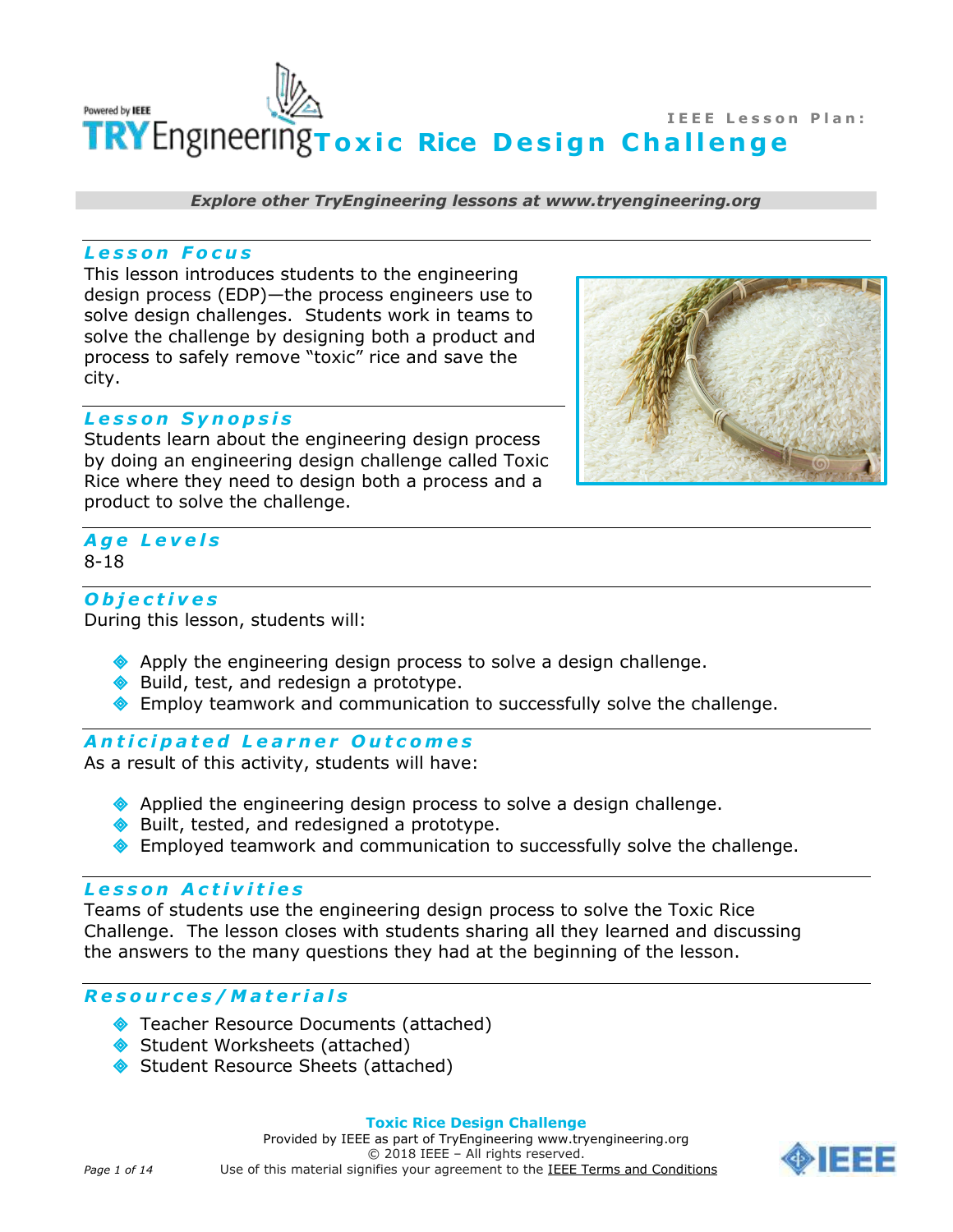# **Alignment to Curriculum Frameworks** See attached curriculum alignment sheet.

# *I n t e r n e t C o n n e c t i o n s*

- Greatest Engineering Achievements of the 20th Century: (www.greatachievements.org)
- TryEngineering (www.tryengineering.org)

# *R e c o m m e n d e d R e a d i n g*

- Engineering the City: How Infrastructure Works (978-1556524196)
- Waste Management (978-1553193074)

# *O p t i o n a l W r i t i n g A c t i v i t y*

◆ Teams design their product and process only on paper and then pass their "report" (sketches and written description of design and process) to another team to build and test. This activity will reveal if the report was clearly written.

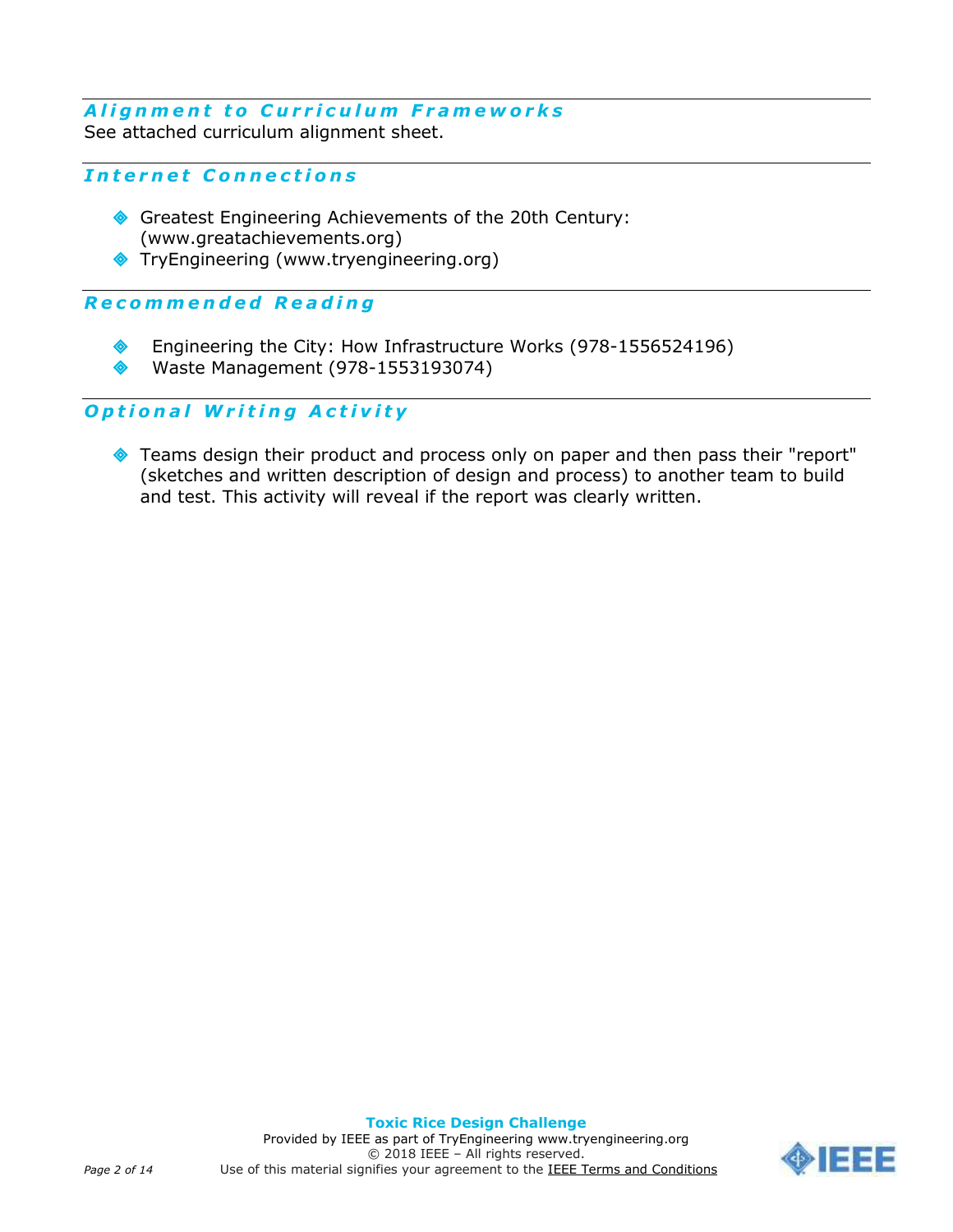

# **For Teachers:** *T e a c h e r R e s o u r c e*

# **Lesson Goal**

The goal of this lesson is that teams of students use the engineering design process to solve the Toxic Rice Challenge. Students must develop a product and process to transfer toxic rice to a safe location and save the city.

### **Lesson Objectives**

During this lesson, students will:

- Apply the engineering design process to solve a design challenge.
- ◆ Build, test, and redesign a prototype.
- **Employ teamwork and communication to successfully solve the challenge.**

# **Materials**

### **One full set of material for each team**

- ◆ 2 containers (plastics containers with lips are great)- should be slightly different size than the containers used for the actual toxic zone.
- $\bullet$  1 gallon of toxic rice
- $\bullet$  6-8 pieces of 71/2-foot rope (clothesline rope works great!)
- 1 stretchy band 18" diameter
- ◆ 1 table cloth 5'-8' diameter
- $\bullet$  1 piece of large flip chart paper
- $\bullet$  1 marker

#### ◆ EDP worksheet (per student) **One full set of material for ACTUAL TOXIC ZONE**

- ◆ 2 containers (plastics containers with lips are great)
- $\triangle$  Rice grains (1 gallon)
- ◆ 1 table cloth 5'-8' diameter

### **Grade Level Modifications**

 For ages 9 and younger use marshmallows instead of rice. The lighter the material to be transferred the easier the challenge.

◆ For ages 14 and older, use a circular table cloth 8' in diameter (or taped down rope). The larger the diameter the more difficult the challenge. Also for older students containers without a lip will be more of challenge—coffee cans work well.

### **Time Needed: One-two 45 minute sessions**

 $\bullet$  The lesson can be done in as little as 1 class period for older students. However, you don't want students to feel rushed. So, to ensure student success (especially for younger students), split it into two periods giving students more time to brainstorm and test ideas and hold the final challenge the next class period.

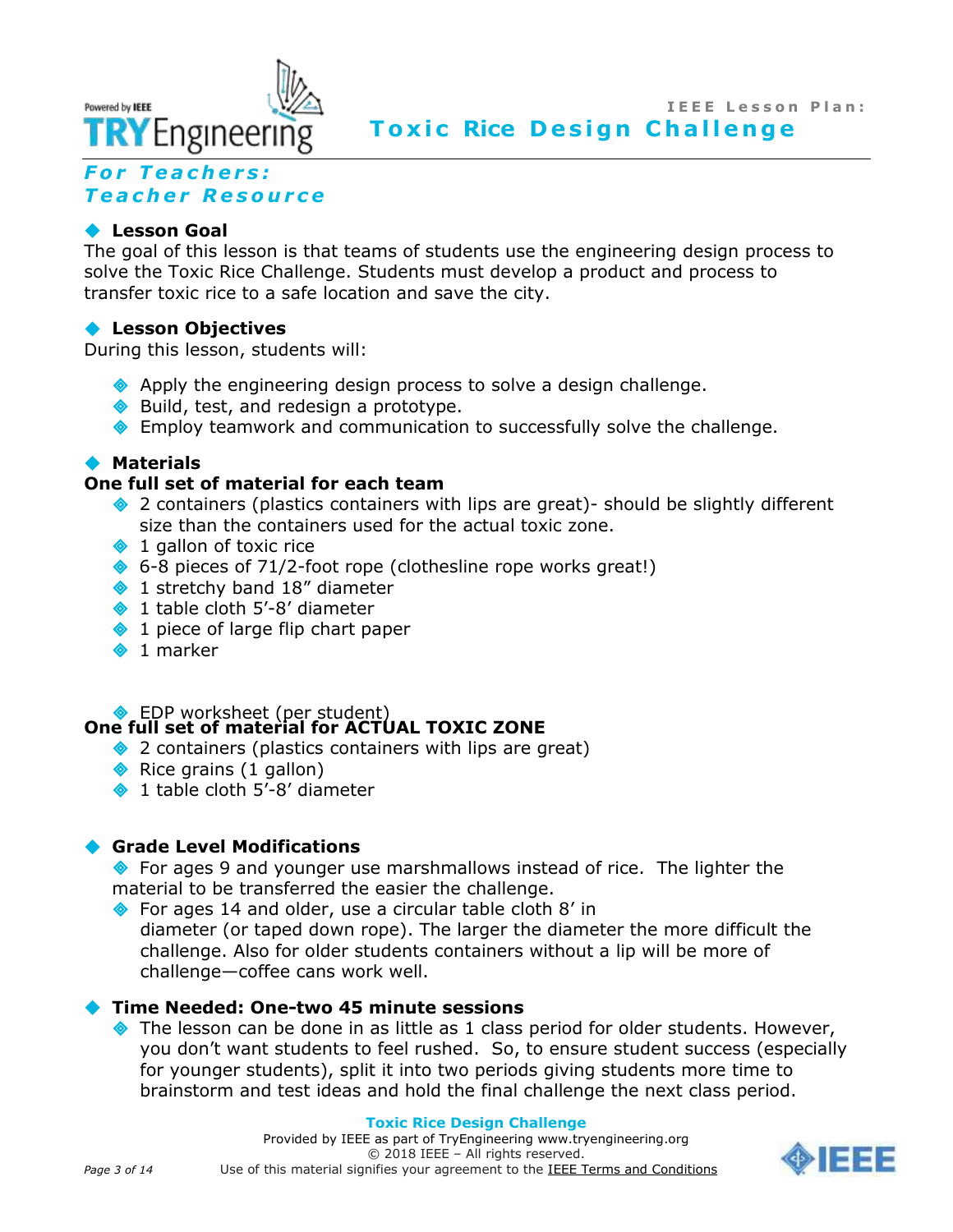**I E E E L e s s o n P l a n : Toxic Rice Design Challenge** 

**TRY** Engineering

# *For Teachers (continued):*

# **Procedure**

Powered by **IEEE** 

- 1. Break class into teams of 4 (or up to 6).
- 2. Hand out the Toxic Rice worksheet.
- 3. Discuss the EDP (p. 9-10), Scenario, Design Challenge, Criteria, Constraint and Materials.
- 4. Provide each team with their testing materials. Discuss why they can't "test" at the "actual" toxic site and explain that you were able to find some similar items that they can use to test their device and process.
- 5. Explain that they only have 60 minutes to save the city. They will have 40 minutes to design, build, test, and redesign their solution and the class will have 10 minutes to choose the very best class solution and save the city. So students don't feel rushed, you can take two periods and give a full period to design and test and take another period to choose the best design and save the city.
- 6. Use a timer or an on-line stopwatch (count down feature) to ensure you keep on time. (www.online-stopwatch.com/full-screen-stopwatch). Give students regular "time checks" so they stay on task. If they are struggling ask questions that will lead them to a solution quicker.
- 7. Provide each team with one large flip chart paper to draw their design and write out (as well as sketch) their final process. Each team must be prepared to explain their design and process to the class.
- 8. After 40 minutes of designing, building, testing and revising, have each team explain their final design and process with the class using their flip chart paper as an aid. Have the class vote on the design that they think will save the city. Remind the students that this is not about them, but about saving the city and choosing the best design possible.
- 9. Have the chosen team implement their process. Remind them how important communication is for success and that you want to hear them communicate with each other. Tell the rest of the class to offer encouragement and support. It is fun if the rest of the class forms a circle around the team and cheers on the team. If they see something that is going wrong they need to share that with the team trying to save the city. For example, "John, be careful your left hand it close to the circle. Remind students that THE CLASS needs to save the city so we all need to help by supporting the team implementing their process.
- 10.Once the team chosen hopefully saves the city, let each team implement their process. It is important that each team get an opportunity to do this. They worked hard on their design and need to know if they could have saved the city. The class should continue to provide encouragement and support to each implementing team.

**NOTE:** In connection with the toxic Rice activity, you may want to take time to discuss toxic materials and the ethics of illegal dumping. You could lead a class discussion about the effects of toxic waste dumping and more specifically the damage pollution has done to our planet. For an overview of toxic waste view: (http://environment.nationalgeographic.com/environment/globalwarming/toxic-waste-overview.html)

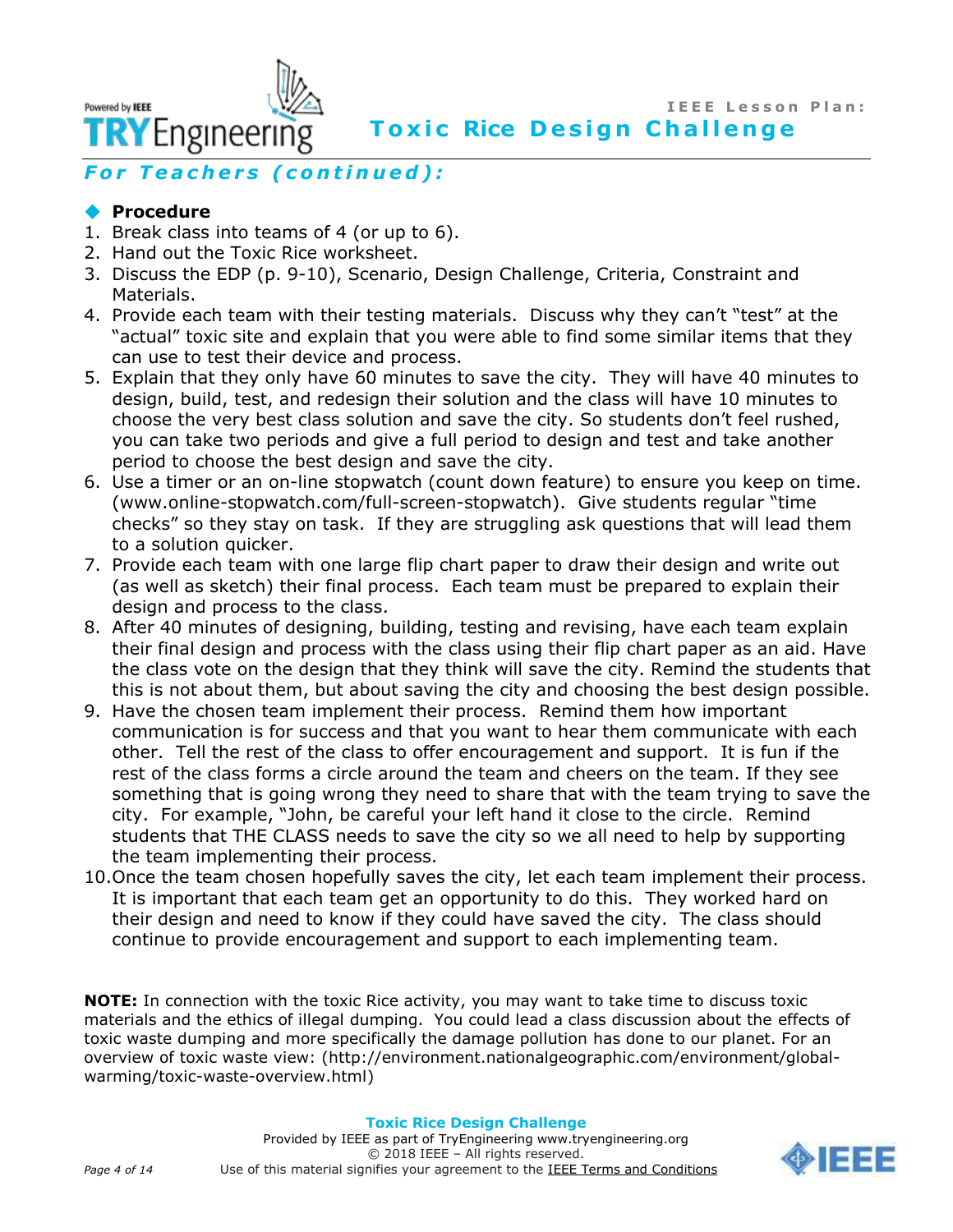**For Teachers (continued):** 

#### **Possible Solutions**

**TRY** Engineering

Powered by **IEEE** 

There are multiple solutions, but here are two of the more common successful solutions.

#### **Lifting the Container**

**Stretchy band.** The stretchy band, when tied in a knot, is just a large rubber band. Most students realize its value and use it in their design.

- o **Tension.** Students tie two ropes on either side of the band and once it is around the container they pull. Using TENSION, the students can lift the container with the toxic rice.
- o **Compression.** Students make a figure 8 with the band and then fold it over so they have a circle that is smaller than the diameter of the container. They tie an equal number of ropes around the band and pull so that the band is larger than the diameter of the container. Once the band is around the container, they can let go and the band will snap onto the container using compression.

**Just Ropes.** Some students attempt to use just ropes and not use the band. With containers that have lips, this can be successful, but most often fail because of the lack of control. You'll also see students attempt to lasso the container. Even if they do get the rope over the container; they cannot tip it with one rope without having their hand cross the plane of the circle. Try to redirect them by asking questions that lead down a successful path.

### **Tipping the Container**

The process of tipping the container can be done with as few as two students. With the tension or compression method, after the container is lifted with two ropes on each side of the band, the two people can together tip the container by, in unison, moving one rope to the top and the other to the bottom so that their hands are ultimately crossed. They need to do this very slowly and steadily or it can go too fast with rice missing the container. Another model is to have 3 ropes, using two ropes to lift the container with tension and one other rope (or two tied together for length) to do the tipping. Two people would stand next to the two lifting the container with their rope across the circle and on one side of the container. They can then pull the bottom of the container upward slowly tipping it and transferring the rice into the other container.

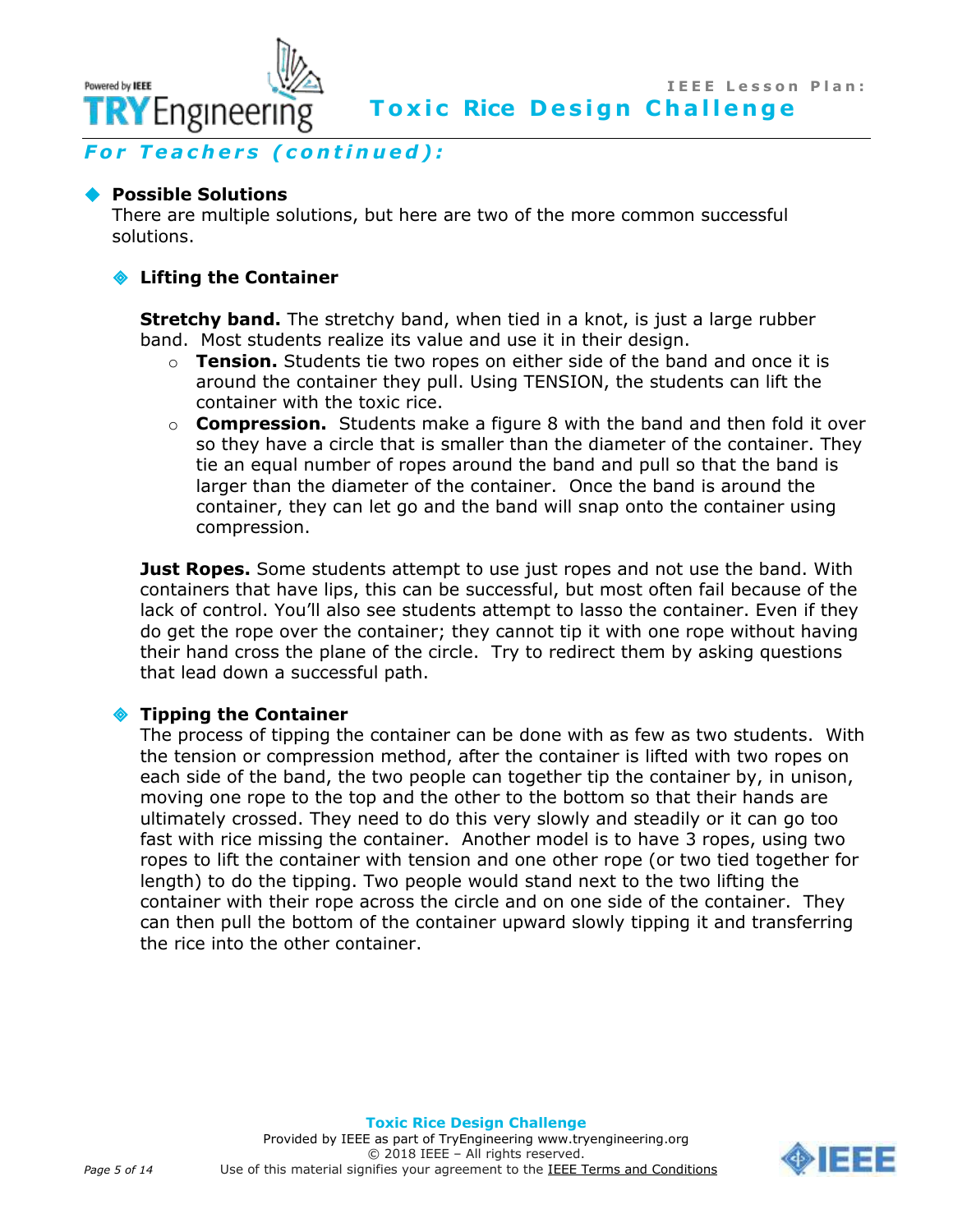

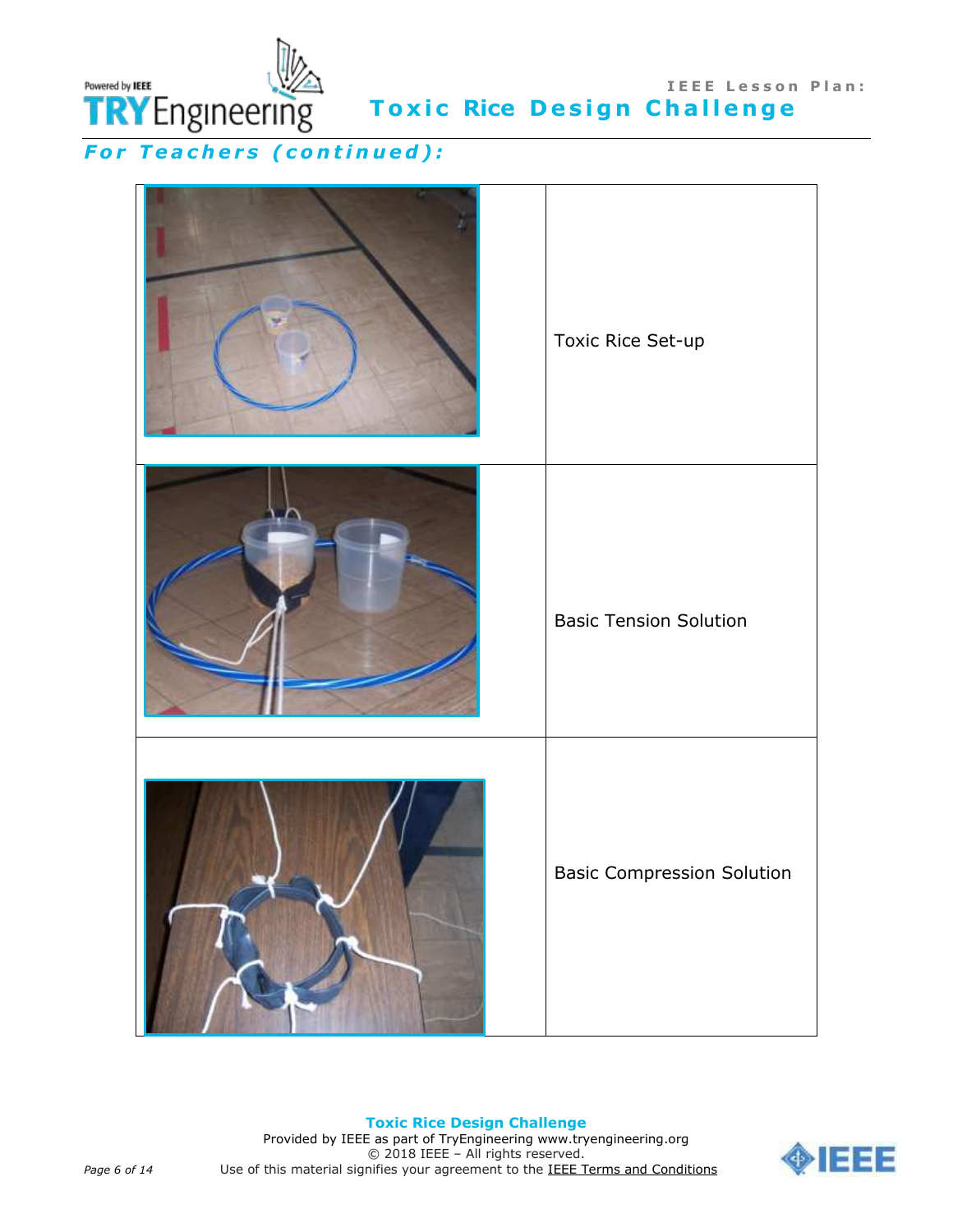

# **Student Resource: What is the Engineering Design Process?**

In order to understand the Engineering Design Process you first need to understand technology and engineering.

**Technology** is all around us. It is any product (an object created by a person) or process (a series of steps that brings about a result) that is designed by people to solve a problem. Most of the things you are in contact with each day are technology. For example: paperclip, cup, glasses, stapler, bottle, and pencil etc. What technology do you use everyday?

**Engineering** is the application of science and mathematics to design or redesign technology to solve problems and meet needs. Where scientists study the natural world, engineers design the human-made world. Engineers design everything from sandwich bags to submarines, robots to roller coasters and air bags to artificial hearts!

Can you name more technology that engineers have designed? Check out the Greatest Engineering Achievements of the 20<sup>th</sup> Century:

(www.greatachievements.org) and see how engineers have made the world a better place. Engineering is a profession with a vast number of disciplines. For example: mechanical engineering, electrical engineering, civil engineering, biomedical engineering, systems engineering, ocean engineering, materials engineering, etc. Can you name more disciplines? To learn more about engineering and the different disciplines, visit www.tryengineering.org.

# **Engineering Design Process**

All engineers have one thing in common and that is the process they use to solve problems -- it is called the engineering design process. The engineering design process is to engineering what the scientific method is to science.









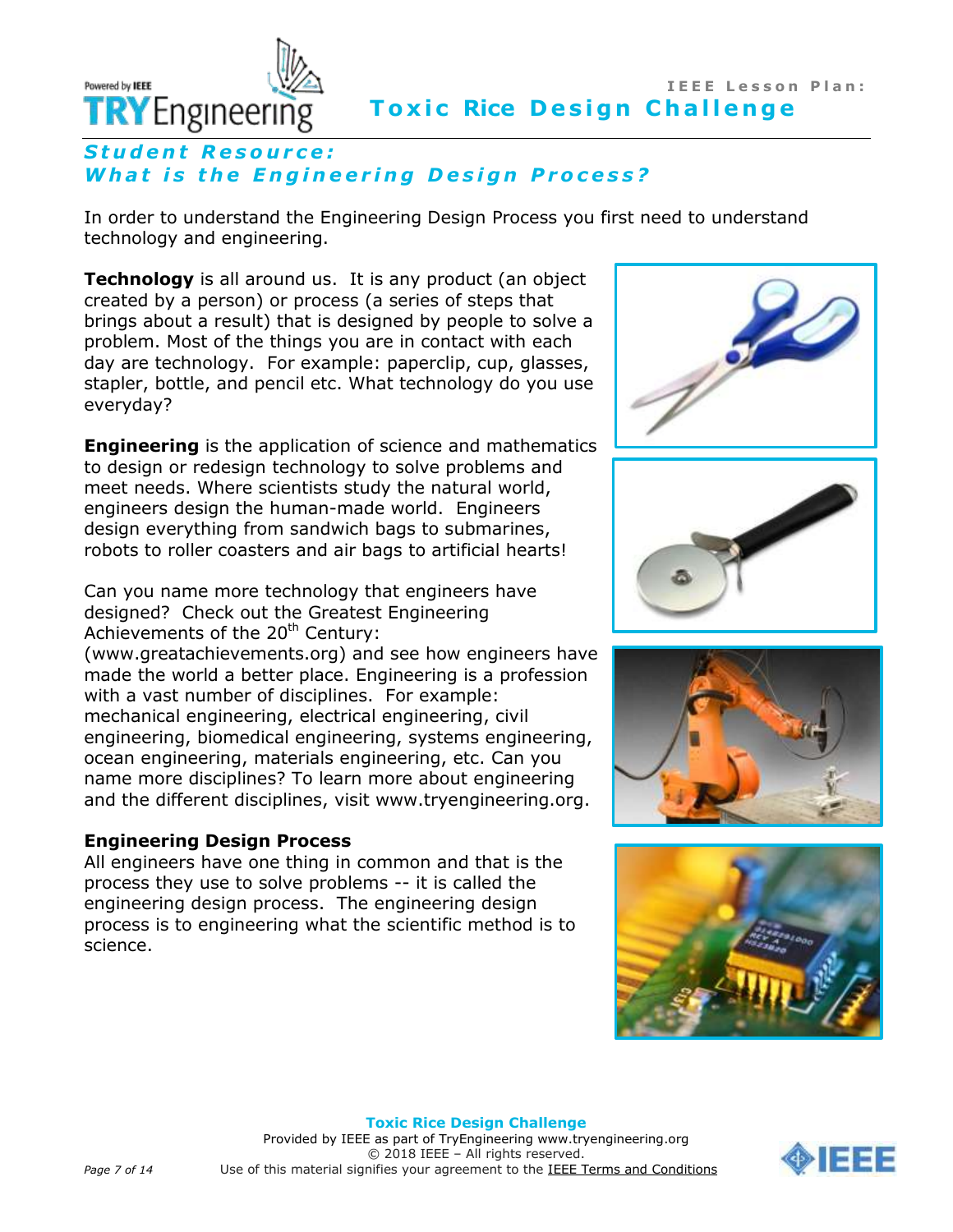

# **IEEE Lesson Plan: Toxic Rice Design Challenge**

*S t u d e n t R e s o u r c e :*

# **The Engineering Design Process**

# **1. Identify the Problem**

What is the problem you want to solve?

# **2. Research Problem**

What do you know about the problem? Find out as much about the problem as you can. What are the criteria (conditions that the design must satisfy—its overall size or weight, etc.) and constraints (limitations with material, time, size of team, etc.) of this problem?

# **3. Develop Possible Solutions**

Brainstorm as many solutions as possible.

# **4. Select Best Possible Solution**

Which of your designs do you think is the best possible solution?

# **5. Construct Prototype**

Using the materials given, build a

prototype (a working model) of your design. Don't forget about the criteria (conditions that the design must satisfy) and constraints (limitations that need to be designed around).

# **6. Test & Evaluate Solution**

Test and evaluate your design. Did you satisfy the criteria and constraints?

# **7. Redesign**

Did your design solve the problem? If not, brainstorm a new design, build and test it until you have successfully solved the problem.

# **And, throughout….Communicate**

At each step in the process you must communicate with your team members. You need to also communicate with others outside of your team to get feedback on your design. You need to communicate verbally as well as by describing your design thorough writing and drawings. Communication is at the core of the engineering design process.



#### **Toxic Rice Design Challenge**

Provided by IEEE as part of TryEngineering www.tryengineering.org © 2018 IEEE – All rights reserved. *Page 8 of 14* Use of this material signifies your agreement to the [IEEE Terms and Conditions](https://www.ieee.org/site-terms-conditions.html)

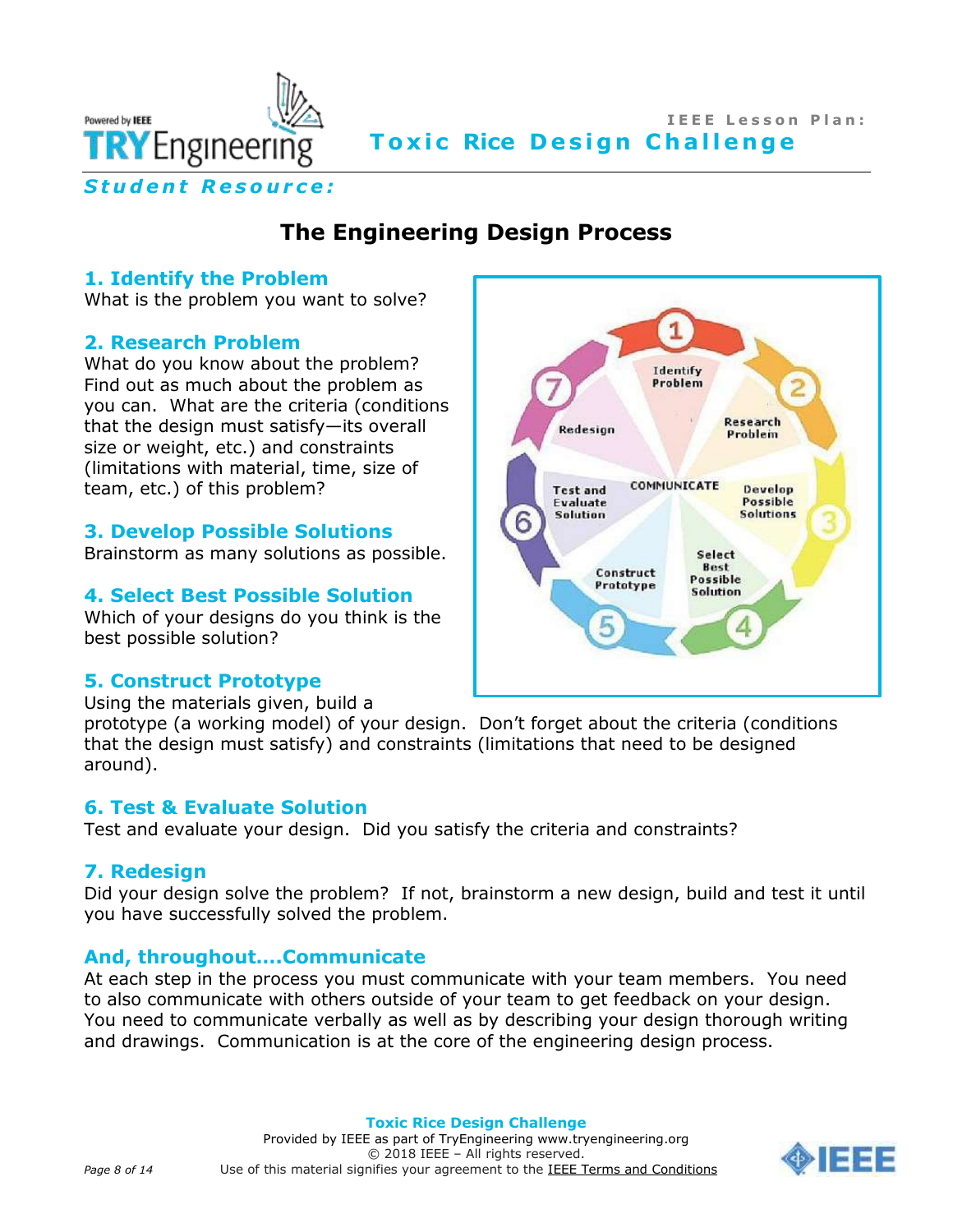

# **IEEE Lesson Plan: Toxic Rice Design Challenge**

# Student Worksheet: *T o x i c P o p c o r n D e s i g n C h a l l e n g e*

# **◆ Scenario**

A can of highly toxic rice has contaminated a circle of approximately 4 feet in diameter. The toxic area extends t the ceiling. If the toxic rice is not transferred to a safe container for decontamination, then it will contaminate and destroy the entire city. The rice is estimated to have a safe life of exactly 60 minutes before it explodes. It's up to us to save the city!



### **Design Challenge**

Inside the circle you will find two containers. One (unsafe container) is half full of the toxic rice. The other (safe) container is available for decontamination. Find a way to safely transfer the toxic rice from the unsafe container to the safe container, using only the materials provided to you**.**

### **Criteria**

- 1. No one may cross the plane of the circle with any part of the body.
- 2. The rice and containers cannot cross the plane of the circle. Only the ropes & band may cross.
- 3. No spills are allowed, or the rice will explode.

### **Constraints**

- 1. You may use only the materials provided.
- 2. The rice must be transferred within 60 minutes or there will be a disaster.

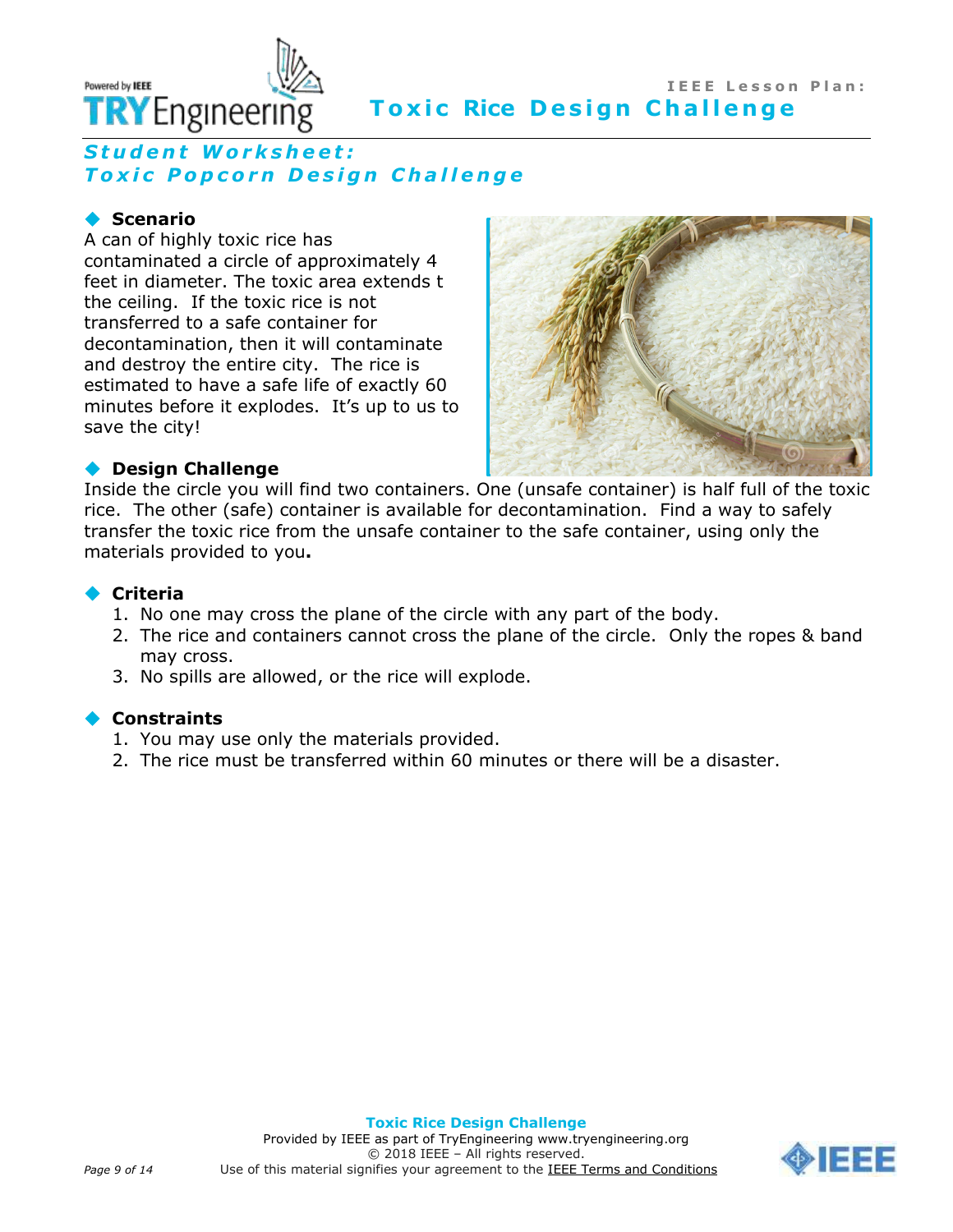

Student Worksheet (continued):

Team members:

# **Planning Stage**

Meet as a team and discuss the problem you need to solve. Then develop and agree on a process for solving the challenge. You'll need to determine what materials you want to use.

Draw your design below, and be sure to indicate the description and number of parts you plan to use.

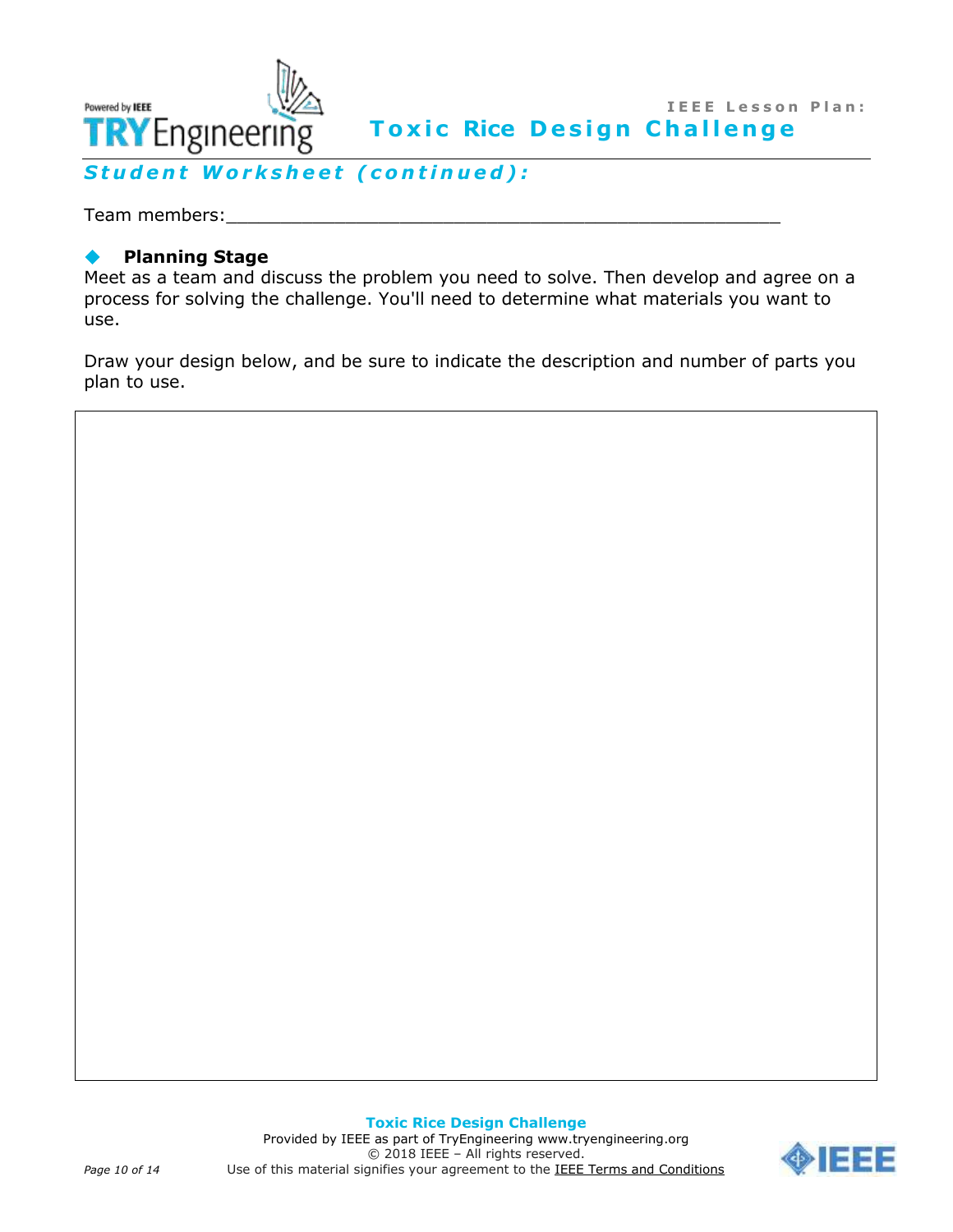

Student Worksheet (continued):

### ◆ Construction Phase

Choose your best product design and your best process design. Build your design. During construction you may decide you need additional materials or that your design needs to change. This is ok – just make a new sketch and revise your materials list.

### ◆ Testing Phase

Powered by **IEEE** 

Each team will test their design and process. If your design and process were unsuccessful, redesign and test again. Continue until you are happy with your solution. Be sure to watch the tests of the other teams and observe how their different designs worked.

Sketch your Final PRODUCT (make sure to label your sketch):

Sketch your final PROCESS (make sure to label your sketch):

**Toxic Rice Design Challenge** Provided by IEEE as part of TryEngineering www.tryengineering.org © 2018 IEEE – All rights reserved. Page 11 of 14 Use of this material signifies your agreement to the **IEEE Terms and Conditions** 

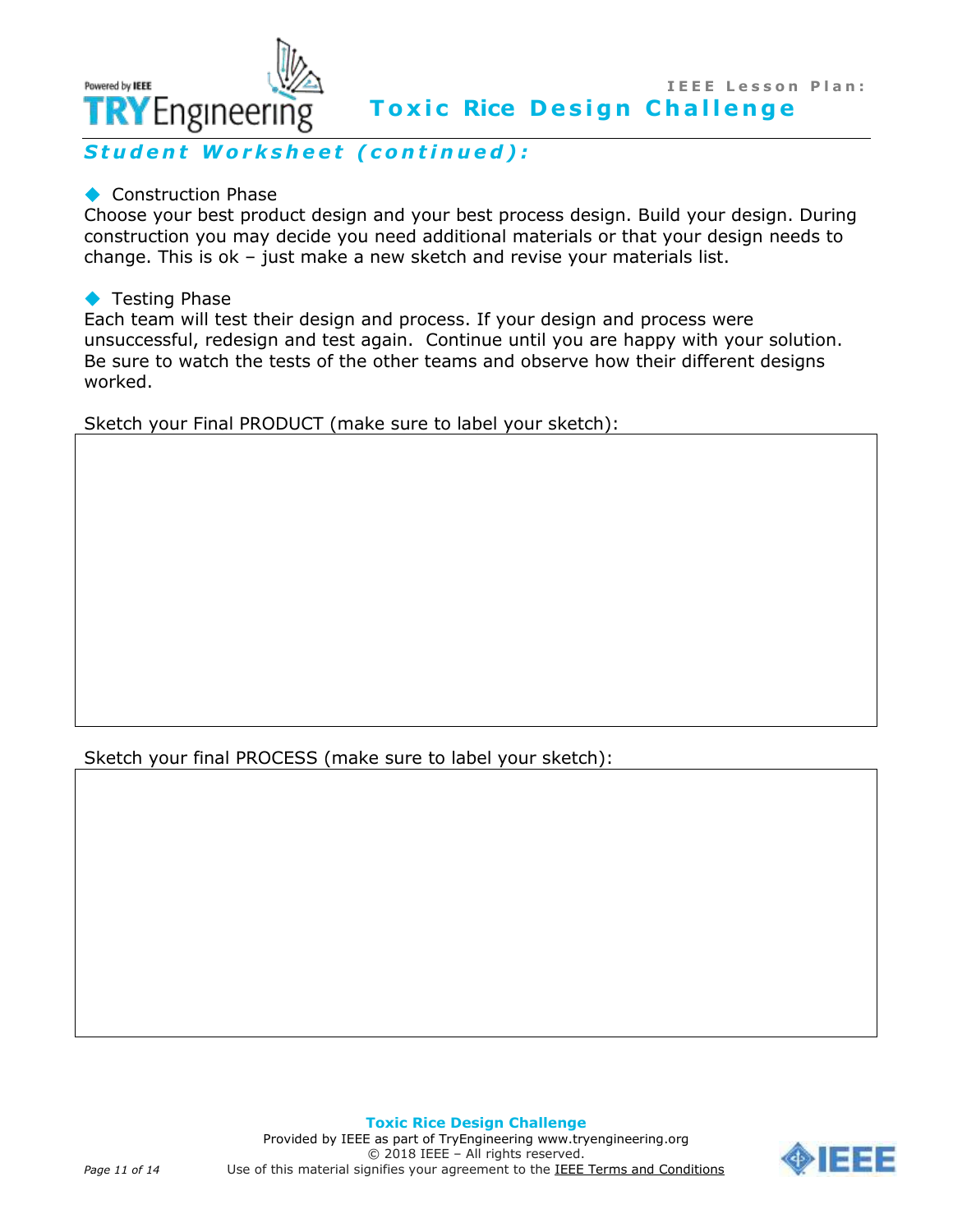

Student Worksheet (continued):

LIST the STEPS of your PROCESS (be as detailed as possible)

◆ Evaluation Phase Evaluate your teams' results, complete the evaluation worksheet, and present your findings to the class.

> **Toxic Rice Design Challenge** Provided by IEEE as part of TryEngineering www.tryengineering.org © 2018 IEEE – All rights reserved.



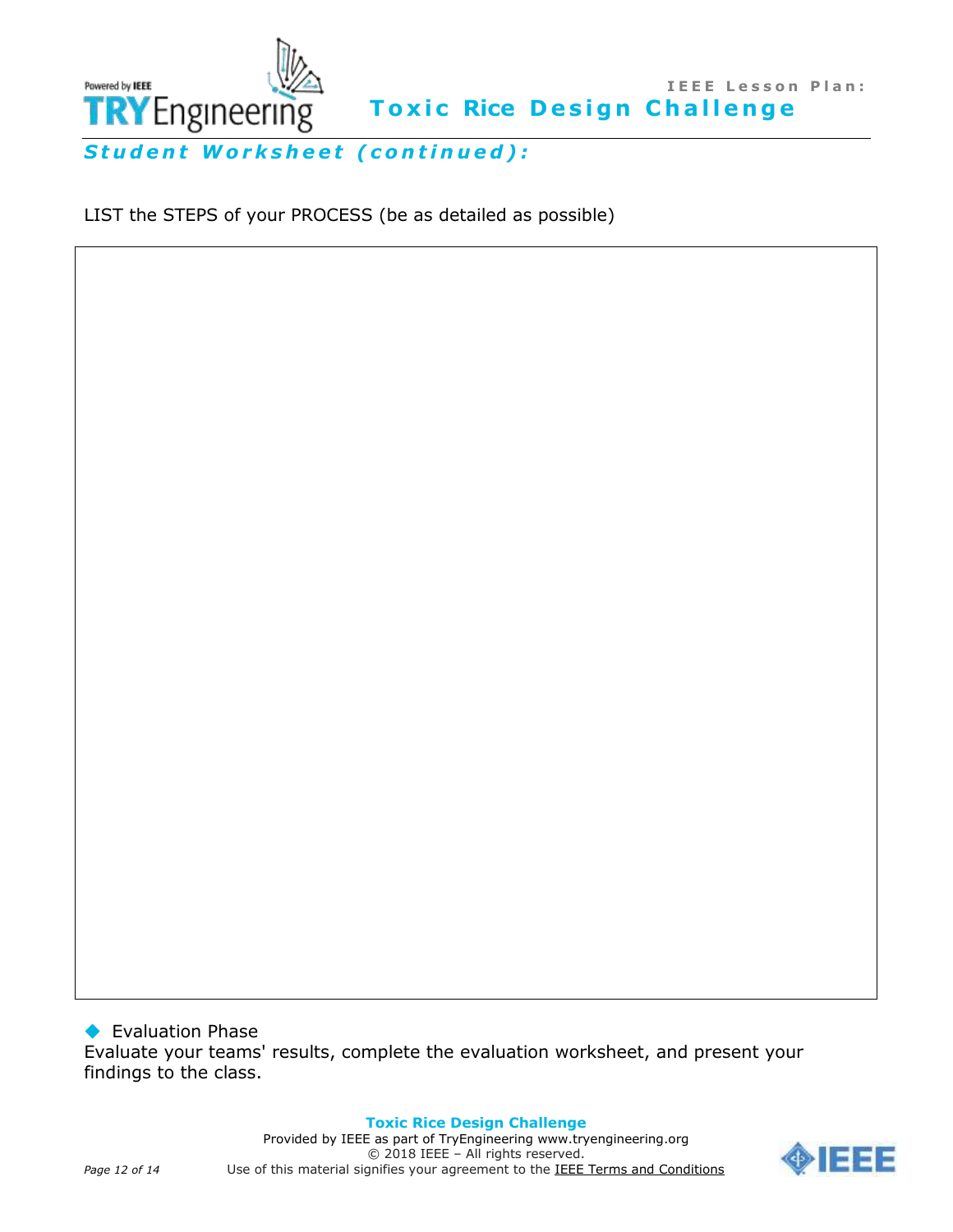

Use this worksheet to evaluate your team's results in the Toxic Rice Design Challenge Lesson:

1. Did your solution save the city?

2. What went well?

3. What didn't go well?

4. What is your favorite step in the engineering design process and why?

5. What is your favorite element of your design and why?

6. If you had time to redesign again, what changes would you make?